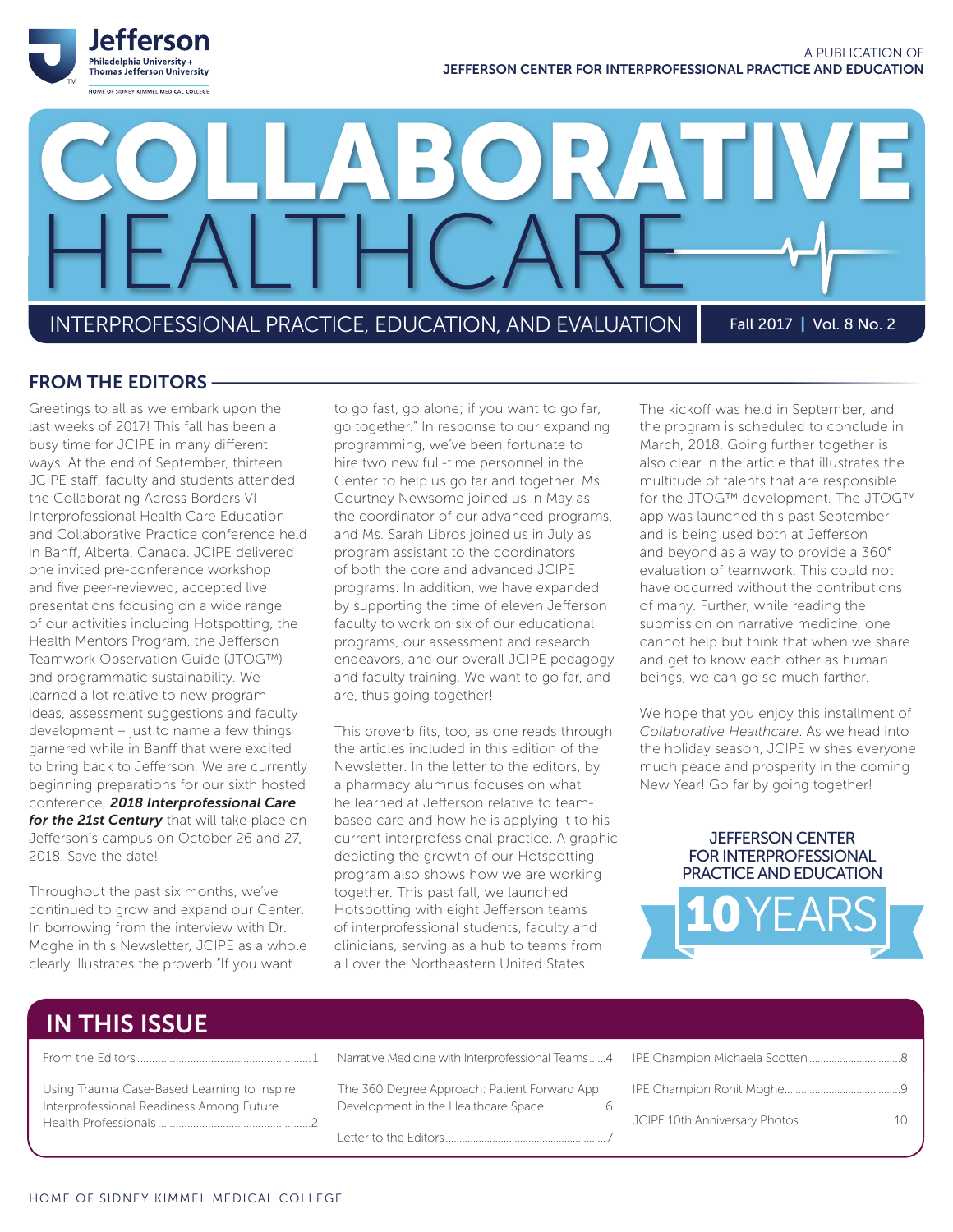# Using Trauma Case-Based Learning to Inspire Interprofessional Readiness Among Future Health Professionals

### **BACKGROUND**

It is well established in the literature that patient outcomes and quality of care are optimized when disciplines work together (Chomienne et al., 2010). Interprofessional practice (IPP) among health professionals is even more important when working with individuals exposed to trauma, which can result in disrupted physical, cognitive, and social development, and manifest in an array of physical and psychological symptoms (e.g., Felitti & Anda, 1998). Consequently, professionals across social service and healthcare systems may encounter and simultaneously serve trauma-affected individuals. However, healthcare and behavioral health systems are historically fragmented and frequently fail to provide the coordinated and integrated care that is most effective in treating individuals with high levels of trauma exposure, resulting in ongoing unmet health needs (World Health Organization [WHO], 2010). Philadelphia residents require coordinated, collaborative care, as they experience rates of adversity in childhood three times more often than those found in a national sample (Public Health Management Corporation [PHMC], 2013). The overwhelming prevalence and pervasive impacts of childhood trauma, coupled with the patient care benefits of interprofessional practice, provide strong evidence to support the establishment of interprofessional training curricula for emerging health and behavioral health professionals at Jefferson, a University committed to improving lives in Philadelphia and beyond.

IPP education and training is one vehicle that allows Jefferson health programs to address the need to train a "collaborative practice-ready workforce" (WHO, 2010, p. 7) that is prepared to respond to complex community health needs in a city with extremely high levels of trauma exposure (PHMC, 2013). The purpose of this study and educational module was to explore how the implementation of a multidisciplinary trauma-focused case-based educational module impacted graduate students' readiness for interprofessional learning and engagement, their perceptions of the need for professional engagement in interprofessional practice, and their understanding of trauma from a multidisciplinary perspective (mental health, sensory, and medical).

### METHODOLOGY

### Pedagogy

The pedagogy for this educational module was a modified version of a pilot module implemented within the Community and Trauma Counseling (CTC) and Occupational Therapy (OT) programs on the Jefferson East Falls campus, which integrated trauma-focused knowledge and skills from both professions and seeded skills in interprofessional practice. With funding from a University Nexus Learning grant, the authors researched the efficacy of an expanded trauma-focused interprofessional module across the CTC, OT, and Physician Assistant Studies (PA) programs on the Jefferson East Falls campus. The module was delivered in a blended format, beginning with a 90-minute online module that included trauma-focused content specific to each professional discipline. The online module





was aimed at providing a shared foundation across disciplines that could be further developed during an on-campus session. The module was followed by a 4.5 hour on-campus session where students engaged in a combination of team-based learning (TBL) and problem-based learning (PBL) on interprofessional teams around a clinical child trauma case study.

### Sample

The module was delivered within required courses in the CTC and OT programs. The PA program required their students from the East Falls and Atlantic City campuses to attend as part of their ongoing programmatic learning activities. Although students were required to complete the online module and attend the on-campus session, participating in the research study was voluntary. Informed consent was conducted across all three programs by a research assistant not associated with any of the participating programs. In total, 107 graduate students across the CTC ( $N = 25$ ), OT ( $N = 26$ ), and PA (N = 49) programs participated. Seven additional students consented, but did not enter their program on the data entry forms.

CONTINUED ON PAGE 3

| <b>Start Summer Term</b>                                                                                                                                                | Day of module                                                              | <b>Start of Fall Term</b>                                                  |
|-------------------------------------------------------------------------------------------------------------------------------------------------------------------------|----------------------------------------------------------------------------|----------------------------------------------------------------------------|
| Pre-Test Quantitative                                                                                                                                                   | Post-Test Quantitative (+<br>$\sim$ 30 days from baseline)                 | Post-Test Quantitative (+<br>$\sim$ 90-120 days from baseline)             |
| 1. RIPLS<br>2. IFPS<br>3. Health Science Graduate<br>Student Trauma Knowledge<br>Scale: modified Health Care<br>Provider Self-Assessment<br>(Kassam-Adams et al., 2015) | 1. IFPS<br>2. Health Science Graduate<br>Student Trauma<br>Knowledge Scale | 1. IFPS<br>2. Health Science Graduate<br>Student Trauma<br>Knowledge Scale |

### Figure 1: Instrumentation and Data Collection Timeline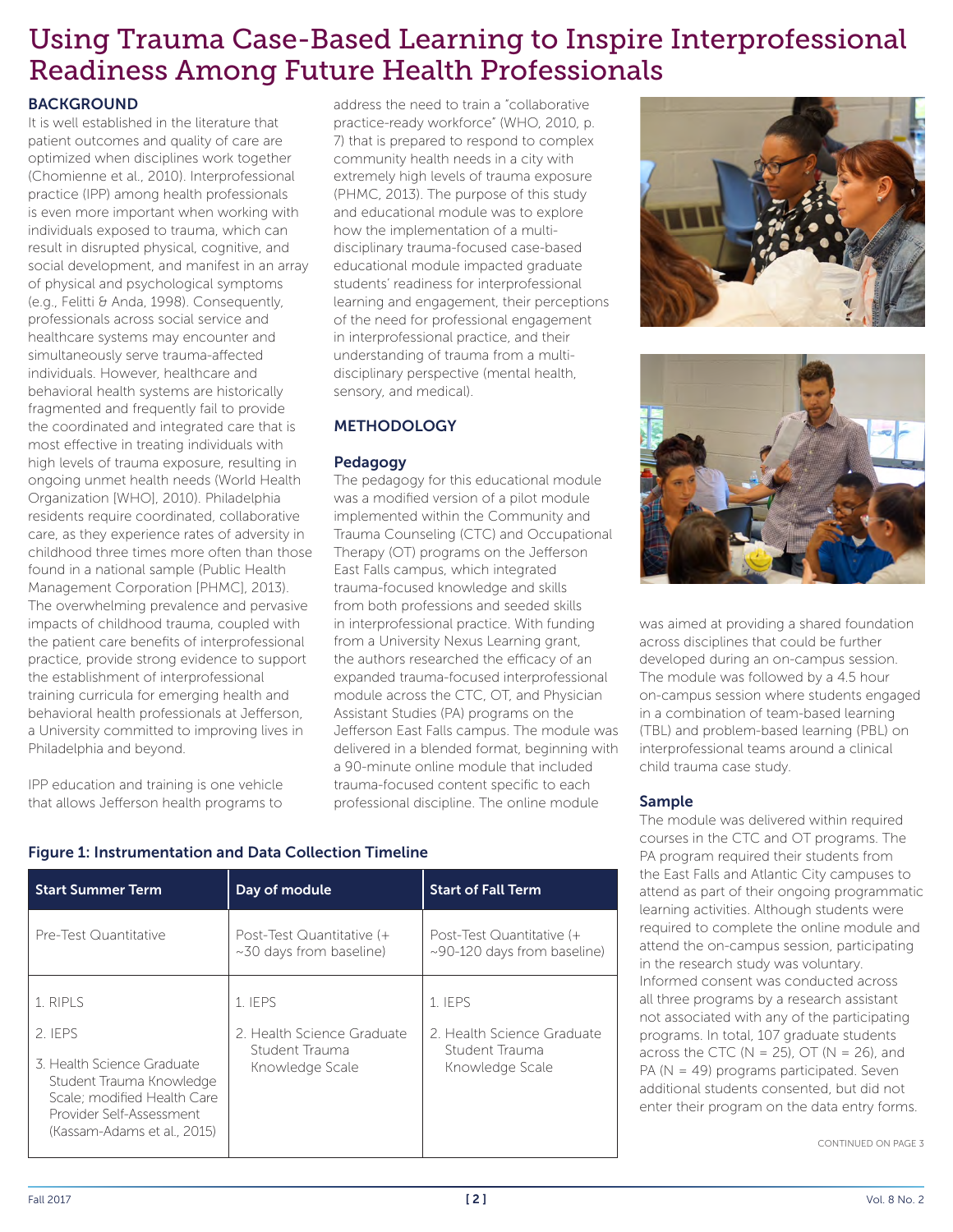### Instrumentation

Data from the module were analyzed using a mixed methods design (e.g., Caracelli & Greene, 1993). Quantitative instrumentation included the Interdisciplinary Education Perception Scale (IEPS) (McFadyen, Maclaren & Webster, 2007), perceptions of actual cooperation and competency and autonomy sub-scales, which were the two sub-scales that showed good internal consistency (McFadyen et al., 2007). Additionally, the study included the Readiness for Interprofessional Learning Scale (RIPLS) (McFadyen et al., 2005). The Health Science Graduate Student Trauma Knowledge Scale was the third quantitative measure used in this study. This scale is a modified version of the Health Care Provider Self-Assessment (Kassam-Adams et al., 2015), which was originally developed for nurses in hospital-based settings. The authors replaced language specific to professional nurses with language specific to graduate health students, while attempting to keep the context of each item consistent with the original version. Figure 1 illustrates the instruments used and the data collection timeline for the module.

For qualitative analysis, 10 written questions were administered on the day of the training module to gain a deeper understanding of the students' experiences and impact of the training. See Appendix A for the full set of qualitative questions.

### Results

Data from the RIPLS showed that all students across disciplines demonstrated high positive attitudes toward interprofessional learning. Results showed that the training experience significantly increased students' perceptions of actual cooperation (IEPS) across disciplines and these gains were maintained over time (p < .05), regardless of the level of readiness (RIPLS). However, scores on the competency and autonomy sub-scale (IEPS) remained stable over time across disciplines. CTC





students scored significantly lower on both IEPS sub-scales than PA and OT students (p < .001). Additionally, all students made significant gains in trauma knowledge and confidence following the IPE training (p < .001), and gains were maintained over time (there were no significant differences by discipline when assessed again in fall 2017). OT students demonstrated significantly less trauma knowledge when compared to CTC and PA students ( $p < .001$ ), but demonstrated the most growth in trauma knowledge and confidence post-module.

The faculty team has not yet completed the qualitative data analysis, but has engaged the support of an independent investigator to minimize biases.

### **Discussion**

As we expected, student attitudes across programs were positive toward the concept of interprofessional learning. In addition to data from the RIPLS, informal student feedback suggested that the interprofessional module was well received. Students recognized the value of collaborating and are now seeking opportunities to practice collaboration skills and competencies in their training. The qualitative data analysis will look to confirm the informal student feedback.

Student scores on the IEPS perceptions of actual cooperation sub-scale significantly increased after completing the IPE module for students across disciplines. This provides evidence that the experiential on-campus trauma case-based session increased the perceived level of collaborative care the students' discipline engages in professionally. It is important to note that students who participated in this module had not yet engaged in clinical placements in their graduate training, hence these findings are limited to perceived levels and do not provide evidence into if their profession actually engages or is willing to engage in interprofessional practice. The competency and autonomy IEPS sub-scale scores



remained stable across time. This sub-scale investigates students' perceptions of their own discipline's competencies and capacity to engage with others, versus how they actually cooperate with other disciplines. We expected that students' confidence in their own profession's competence and autonomy would increase through discussions with students from other disciplines about what their respective professions could bring to the treatment of a trauma-exposed child. However, this IPE module explicitly aimed to increase students' awareness of the importance of engaging with other disciplines, more so than convincing others of their own profession's value in trauma treatment.

As expected, each discipline made significant increases in trauma knowledge. Trauma knowledge was delivered through the online and on-campus modules. Not surprisingly, the CTC students, who engage in trauma education in each course of their degree program, had the highest level of trauma knowledge, followed by the PA program. The OT students showed the most growth in trauma knowledge from pre to post module. These findings have been shared with program directors to inform any needed curricular revisions.

### Pedagogical Challenges

Faculty faced distinct challenges and learned important lessons that may be of value to the larger academic community when planning interprofessional training. One distinct challenge is the mere fact that the programs included in this training are delivered in very different formats. Consequently, finding a suitable time for students to convene was and will continue to be difficult. Further, this training included an online module that students completed prior to meeting on campus, designed to front-load students' learning. Students involved in the educational modules are accustomed to varying levels of

CONTINUED ON PAGE 4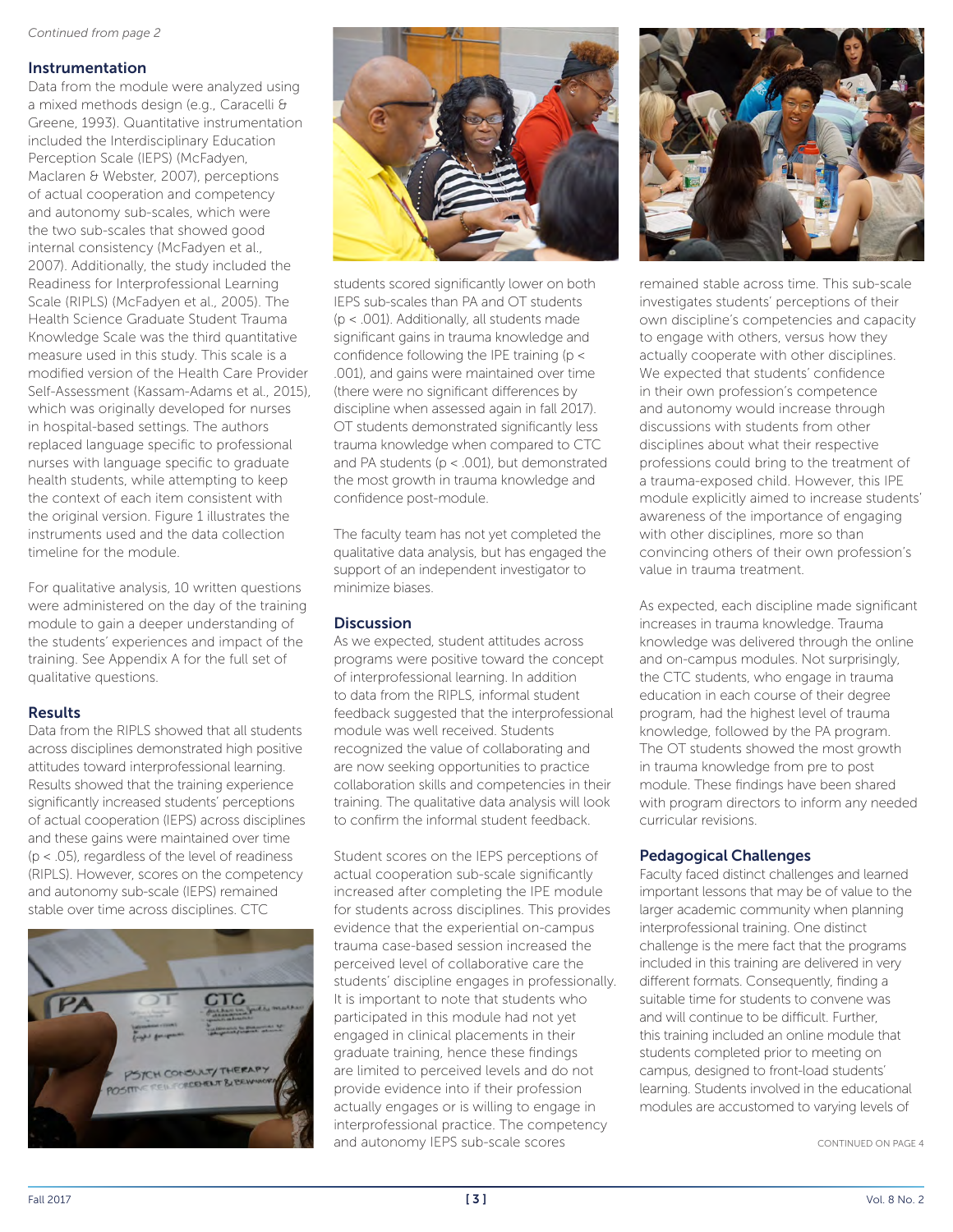#### *Continued from page 3*

online learning contingent on their program. Both of these challenges require forethought on the part of involved faculty to adjust course requirements to account for the online and on-campus trainings.

### Future Directions

The CTC, OT, and PA programs have continued to engage interprofessional educational modules on a yearly basis. The team is considering ways to offer multiple shorter interprofessional trainings for students as they progress through their training programs in order to scaffold interprofessional competencies and knowledge across the graduate curricula. These and future trainings are aimed at providing the groundwork for students to be able to thrive and lead in their professional practice, which demands collaboration and interprofessional teamwork.

In addition, Drs. Felter and DiDonato modified and delivered the module during the inaugural Greater Philadelphia Trauma Training Conference in July of 2017, where over 200 professionals, paraprofessionals, and students across five disciplines (medicine, clinical mental health, juvenile justice, K-12 educators, and early child [0-5] professionals) engaged in a 3-hour IPP session. This module is currently being refined with the purpose of researching the efficacy of a trauma-informed interprofessional training module across graduate health programs and child-serving systems.

Jeanne Felter, PhD, LPC Stephen DiDonato, PhD, LPC Amy Baker, MS, PA-C Richard Hass, PhD Michelle D. Gorenberg, OTD, OTR/L

*Thomas Jefferson University East Falls Campus Philadelphia, PA*

### **REFERENCES**

- 1. Caracelli, V. J. & Greene, J. C. (1993). Data analysis strategies for mixed-method evaluation designs. *Educational Evaluation and Policy Analysis*, 15(2), 195-2017.
- 2. Chomienne, M.H., Grenier, J., Gaboury, I., Hogg, W., Ritchie, P., & Farmanova-Haynes, E. (2010). Family doctors and psychologists working together: Doctors' and patients' perspectives. *Journal of Evaluation in Clinical Practice*, 17(2), 282-287. doi: 10.1111/j.1365-2753.2010.01437.x.
- 3. Felitti V., Anda R., Nordenberg D., Williamson D.F., Spitz A.M., Edwards V., & Marks J.S. (1998). Relationship of childhood abuse and household dysfunction to many of the leading causes of death in adults: The Adverse Childhood Experiences (ACE) study. *American Journal of Preventive Medicine*, 14(4), 245–258.
- 4. Kassam-Adams, N., Rzucidlo, S., Campbell, M., Good, G., Bonifacio, E., Slouf, K., & Grather, D. (2015). Nurses' views and current practice of trauma-informed pediatric nursing care. *Journal of Pediatric Nursing*, 30(3), 478-484. doi: 10.1016/j.pedn.2014.11.008.
- 5. McFadyen, A. K., Maclaren, W. M., & Webster, V. S. (2007). The Interdisciplinary Education Perception Scale (IEPS): an alternative remodeled sub-scale structure and its reliability. *Journal of Interprofessional Care*, 21(4), 433-443.
- 6. McFadyen, A. K., Webster, V., Strachan, K., Figgins, E., Brown, H., & McKechnie, J. (2005). The Readiness for Interprofessional Learning Scale: A possible more stable sub-scale model for the original version of RIPLS. *Journal of Interprofessional Care*, 19(6), 595-603.
- 7. Public Health Management Corporation (2013). *Findings from the Philadelphia Urban ACE Survey.* Retrieved from https://www.rwjf.org/content/dam/ farm/reports/reports/2013/rwjf407836.
- 8. Substance Abuse and Mental Health Services Administration (2014). *SAMHSA's Concept of Trauma and Guidance for a Trauma-Informed Approach.* Retrieved from http://store.samhsa. gov/product/SAMHSA-s-Concept-of-Traumaand-Guidance-for-a-Trauma-Informed-Approach/ SMA14-4884.
- 9. U.S. Department of Health and Human Services. Administration on Children, Youth and Families, Children's Bureau. (2016). *Child maltreatment 2014 [online]* Retrieved from http://www.acf.hhs.gov/ sites/default/files/cb/cm2014.pdf

10. World Health Organization. (2010). *Framework for action on interprofessional education and collaborative practice.* Retrieved from http://apps. who.int/iris/bitstream/10665/70185/1/WHO\_HRH\_ HPN\_10.3\_eng.pdf?ua=1.

### APPENDIX A: QUALITATIVE SURVEY

- 1. Have you previously worked on an interprofessional team or observed an inter-professional team working to benefit a client? If yes, please give a brief description of this experience and identify the professionals that were present on the team.
- 2. Has this inter-professional module changed how you will think about or address the remaining time in your graduate studies here at Philadelphia University [Jefferson University]? Explain.
- 3. What aspects of this inter-professional training module were most useful for your clinical practice? Consider any new skills, attitudes, techniques, etc.
- 4. Has this inter-professional module changed how you (as a graduate student) think of trauma and the impact on trauma on our patients, families, ourselves, and other professionals?
- 5. Who would you choose to be on your clinical team when working with the client in the case provided? What is your role on the team? What is the role of the other professionals?
- 6. Has this inter-professional module changed how you would think about or structure your therapeutic interventions directly with the client in the case provided? Explain.
- 7. Has this inter-professional module changed how you would think about or structure your clinical engagement with the family of the client in the case provided? Explain.
- 8. Has this inter-professional module changed how you would think about how you would think about collaborating with other professionals from disciplines outside of your own? Explain.
- 9. What is the most important thing you've learned about the role of the other professional? What's the most important thing you've learned about your own professional role?
- 10. What is the most important thing you will bring to your graduate level clinical placement from what you learned or experienced during this interprofessional module?

# Listen in Silence: Narrative Medicine with Interprofessional Teams

My interest in health humanities began in medical school when I took an elective on literature and medicine with Robert Coles. Reading works by Raymond Carver and William Carlos Williams, we explored the patient's experience of illness and probed the ethical and emotional challenges of giving care. It seemed as if a curtain had been pulled to reveal marvelous hidden rooms, places where new understandings of health and illness could be had. I recognized that some things that were true about illness

could not be understood using a scientific lens. The singular, lived experience of those who are sick or giving care are best grasped through stories, and best told through forms such as art, literature, or song. During residency in internal medicine, I began writing about my clinical experiences with Rita Charon in the Program in Narrative Medicine at Columbia University. I found the experience revelatory. Writing became a path to better understand my patients as well as my own experience as a physician.

Narrative medicine is a branch of health humanities that uses methods of practice that are informed by the fields of literary theory, narrative studies, psychoanalysis, and the philosophical tradition of phenomenology. The activities of narrative medicine include analyzing creative works, writing reflectively, and sharing one's writing with colleagues. The goal of these activities is to develop a practice of deep

CONTINUED ON PAGE 5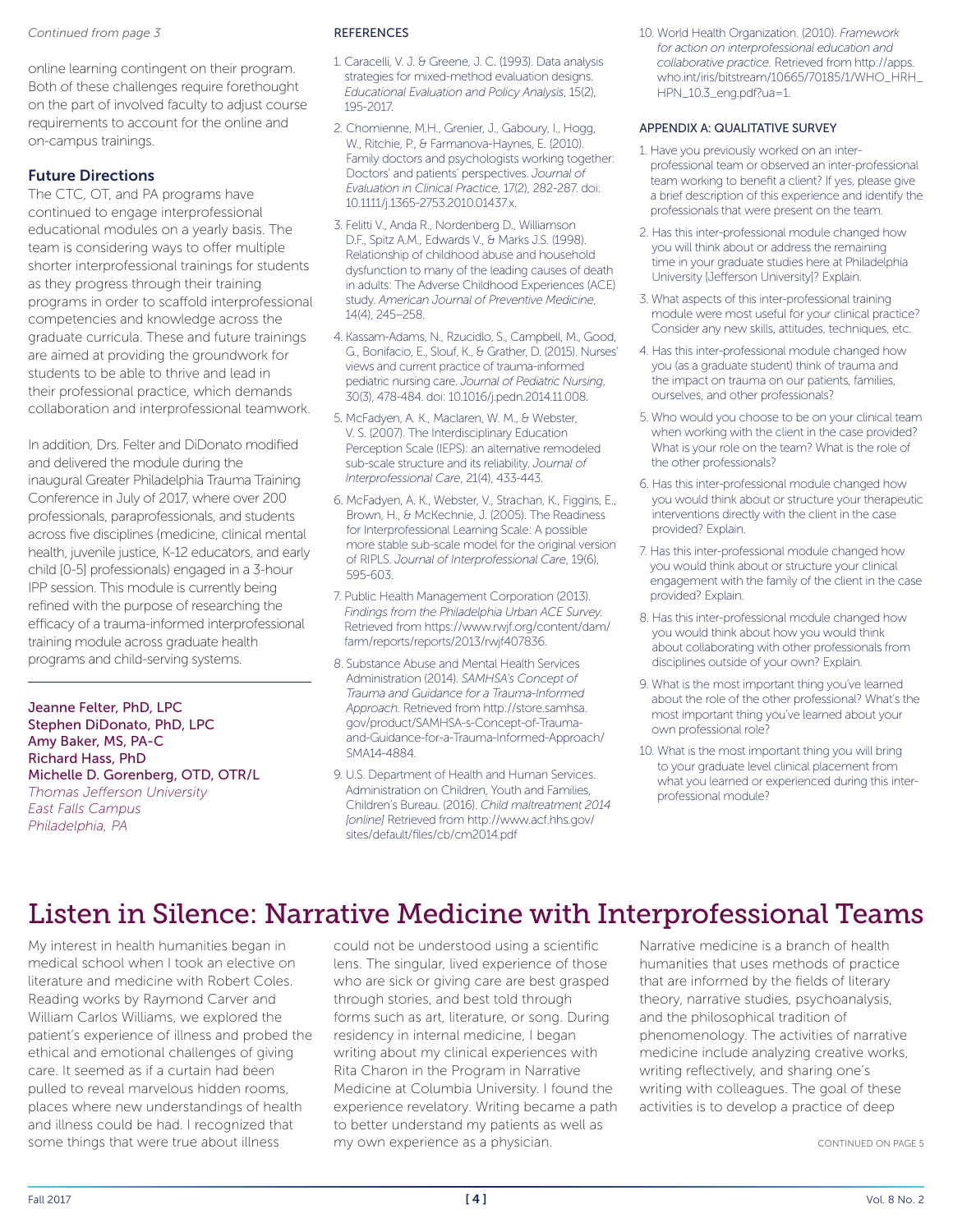#### *Continued from page 4*

attention, skills of observant description, and strengthened relationships with colleagues. Each of these capacities can be leveraged to better care for the sick.

Over the past 17 years, narrative medicine has increasingly impacted health sciences education at Columbia. We require all firstyear medical students to take a narrative medicine selective, with offerings ranging from writing fiction to observing art at the Metropolitan Museum to drawing graphic art. We teach narrative medicine-based interprofessional education seminars involving students from every health science school at Columbia. The seminar topics, like caring for those at the end of life, cut across professional boundaries.

Despite extensive programs in undergraduate health sciences education, we have less experience implementing narrative medicine in clinical settings. This is true for the health humanities in general: it often stops when clinical life begins. Clinical settings are busy, complex environments with barely sufficient time for clinical duties, let alone humanitiesbased interprofessional education. Given the potential benefits of reflective practice, relationship building and self-care that are possible through the health humanities, we were eager to implement narrative medicine with interprofessional health care teams.

From 2016, we implemented IRB approved year-long narrative medicine programs in three Columbia primary care clinics. Before starting, we were eager to learn about the concerns of the leaders and staff. Clinic leaders were interested in improving communication, enhancing relationships, and providing opportunities for reflection and self-care. One administrator, an artist herself, wanted to promote creativity amongst the staff. These conversations influenced our program objectives, structure and evaluation.

The clinic leadership extended monthly patient-centered medical home meetings by a half hour for the narrative medicine sessions and made participation a clinic requirement.

I led the sessions. I am an internist with graduate training in narrative medicine. A research assistant was present at each session to take observation notes as an element of our mixed-methods evaluation. The sessions included from 8-15 staff, representing all professions at the clinic.

Over the year, we used several types of creative texts, including poetry, visual art, spoken word, graphic novels, and music. For the session using music, I brought a Bluetooth speaker, connected it to my laptop, and cranked up Marc Anthony's "Vivir Mi Vida", a song sung entirely in Spanish. Many of the staff in the clinic spoke Spanish as their first language. I passed out lyrics to the song with Spanish and English side by side. The song begins with the chorus singing (English translation):

*I will laugh, I will dance Live my life la la la la I will laugh, I will enjoy Live my life la la la la*

When the song started, many in the room smiled with recognition. They nodded their heads to the music and swayed in their seats. "Vivir mi Vida" is a celebratory, but also soulful and bittersweet song. Anthony sings about the inevitable trials of life but implores us, defiantly, to celebrate this life despite these struggles. Some read the lyrics during the song and others just took in the music. After the song, we talked about the experience of listening. Some talked about the joy that music brings and wanted more music in their clinic. Others laughed and said they really wanted to get up and dance during the song. Several noted that they had heard this song before but didn't know what the song was about until our session. I asked them if there was a part of the song that they were drawn to or moved by.

Several brought up this stanza (translated to English):

*I will live the moment To understand the destiny I will listen in silence To find the way*

A nutritionist thought that this stanza was "like an invitation" to be present. We talked about the notion of listening in silence – to our patients, to one another, and even to ourselves. A nurse mentioned how distractions, like technology and social media, can affect listening at work and at home. There was a desire expressed to allow more silence to hear one another's stories. To connect the song to their own lives, I asked them to write for five minutes to the prompt, "Write about a moment of silence". After writing they paired with someone from a different profession and shared their writing with one another. They sat closely,

and mirroring the song, listened in silence to one another. We then regrouped and a few volunteered to read what they had written.

A medical assistant read about being moved by a time when she tucked her child in at night. "I could tell he was distressed and he said, 'Don't say anything, just be here with me.'" The group just sat with this poignant image for a while. A pediatrician added, "We always feel like we need to fix everything, but the evidence shows that the kids just want to be heard."

Over the course of the year, we found that the program was feasible, but required administrative buy-in. In interviews the staff used words like "meaningful", "relaxing", and "restorative" to describe the program. They appreciated the break from usual routine. Even after years of working together, they were pleased to get to know each other like "just human beings" instead of being framed by professional roles. Others mentioned that they were most impressed by the interprofessional communication that occurred, especially across traditional clinical hierarchies.

In a final section of the song, Anthony exclaims "Mi gente!" meaning "my people". It is a call to his fans, his support, and his musical and cultural roots. In our narrative medicine session, "Mi gente!" seemed to be a call for us to connect with our people, our community -- with the ones with whom we endure hardship and with whom we celebrate: our colleagues and our patients. In its highest realization, we hope narrative medicine to be, like art and literature, a democratizing space, a place where profession and rank do not matter, and where we might gather as equals to just listen in silence.

### Deepthiman Gowda, MD, MPH

*Director of Clinical Practice, Program in Narrative Medicine Course Director, Foundations of Clinical Medicine Tutorials Associate Professor of Medicine at Columbia University Medical Center Columbia University College of Physicians and Surgeons*

### REFERENCES:

Marc Anthony. "Vivir mi Vida." *3.0*, Sony Music, 2013.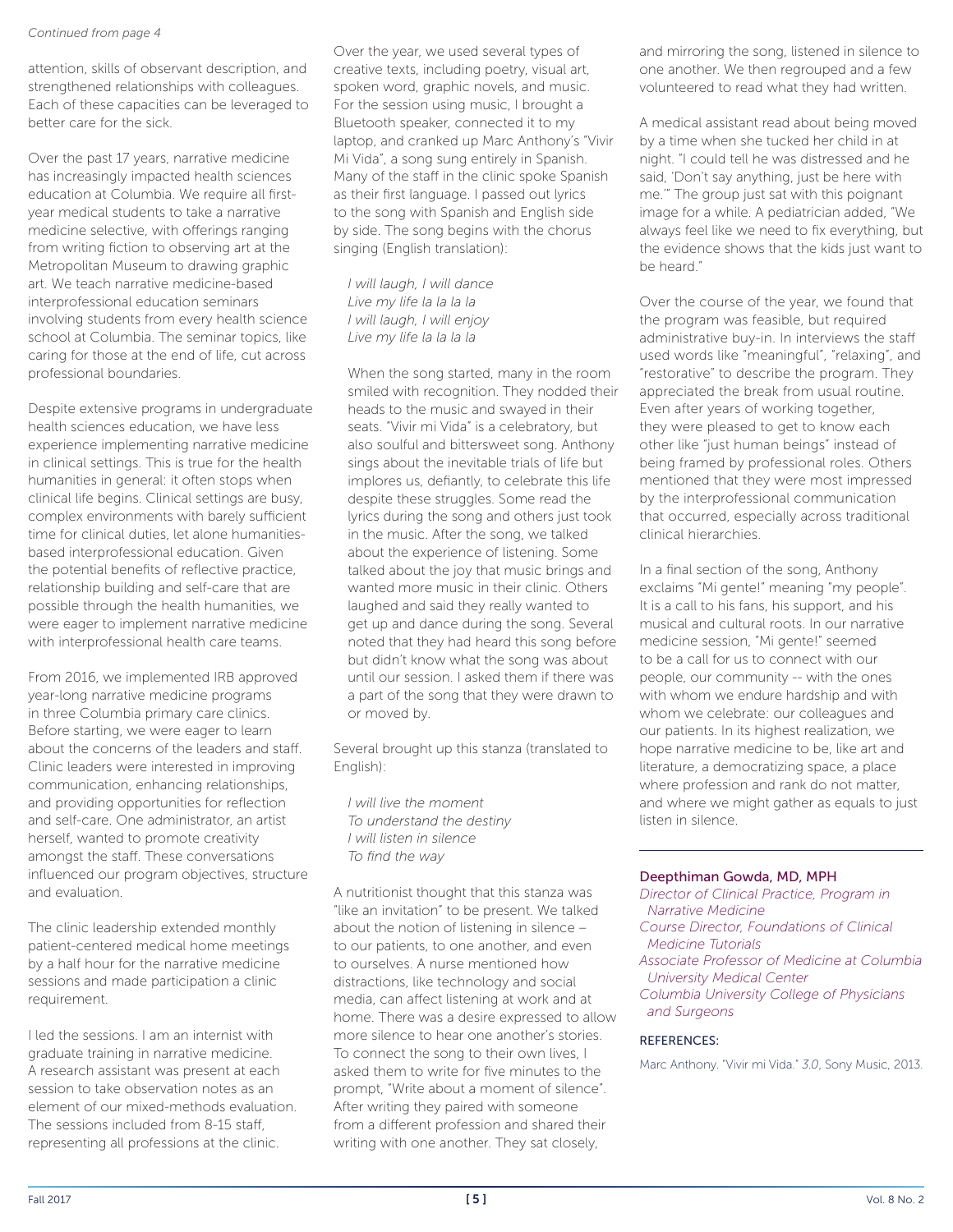# The 360 Degree Approach: Patient Forward App Development in the Healthcare Space

The reputation of a company, product, or service is no longer constructed by itself or the media, but by the recipients of those products and services through honest feedback in a digital, collaborative environment. The most successful services encourage and respond to honest feedback from their users. The best restaurants pay attention to services that aggregate feedback, such as Yelp, maybe by increasing the supply of favorite menu items or rewarding employees that are called out for good service. The best products read their product reviews on Amazon; they compensate for dissatisfaction and they commit to consistency in their most in-demand products.

The Jefferson Teamwork Observation Guide (JTOG™) is a responsive, modern mobile application designed to bring this honesty to healthcare. The app helps to evaluate teamwork at a healthcare system from all possible angles, giving a true 360 degree view of the experience of all participants in a medical setting. A patient's experience in a health system is hardly ever the result of a single employee of that health system, but rather a team of people dedicated to that patient's care, who all have a role in taking care of that patient's particular needs. The best teams, just like the best restaurants, respond to open, honest feedback from the members on that team. In health systems, this includes the patient, the team member who should have the loudest voice.

The JTOG™ mobile application, available on iOS and Android, offers users a way to evaluate



teams as a whole, the individuals on those teams, and themselves through a collection of surveys. Patients are also able to evaluate the team that cared for them through an anonymous survey. Patients who are unable to complete the survey themselves can have a support person/family member complete the survey on their behalf. To encourage honesty, any user can submit surveys anonymously. However, educators have the option to submit evaluations of students which display their name, so that students can feel free to discuss their feedback with their teachers/mentors.

JCIPE partnered with Jefferson's DICE (Digital Innovation and Consumer Experience) Group to develop the JTOG™. The DICE Group houses application developers and designers who build solutions and tools to improve student and patient experience at Jefferson and for other healthcare organizations. JCIPE and the DICE Group worked together for three months to develop and deliver the app. Using an "agile" process of software development, the DICE team continually



met with the JCIPE clients, week by week, to ensure that the product's trajectory matched the client's trajectory. Things change constantly in every industry and every business, and simply having a long up-front meeting where the client tells you what the app should do often doesn't cut it anymore. The agile



process does require a larger time investment from the client, but in many cases it results in a higher quality product than other processes.

The DICE team presented weekly demos to JCIPE, demonstrating the latest prototypes and gathering feedback from the clients. The team at JCIPE was insightful, with recommendations that truly improved the quality of the app, but was also willing to compromise and work through issues that surfaced during the design and development of the app.

Through the process, the DICE team was committed to delivering a platform that would evolve with the needs of JCIPE. By following an agile process, we were able to learn more about what is most important to the JCIPE team and shift our design accordingly. As a result of what we learned, the DICE team also built a web-based administration console that allows JCIPE employees to manage and add organizations to register and take surveys through the JTOG™ app. The team also made use of a database that other groups at Jefferson are able to use in order to build on top of the JTOG™ platform. The Center for Teaching and Learning (CTL) at Jefferson is already building a data portal and set of reports for the JCIPE team, leveraging the survey data sets that users submit through the app.

At the end of the day, the project was a success because both parties, client and developer, were committed to delivering a quality product that solves a problem in healthcare. We at the DICE team believe that the JTOG™ app is a success story when it comes to collaboration between healthcare professionals and engineers.

### Rob Mruczek Tori Styner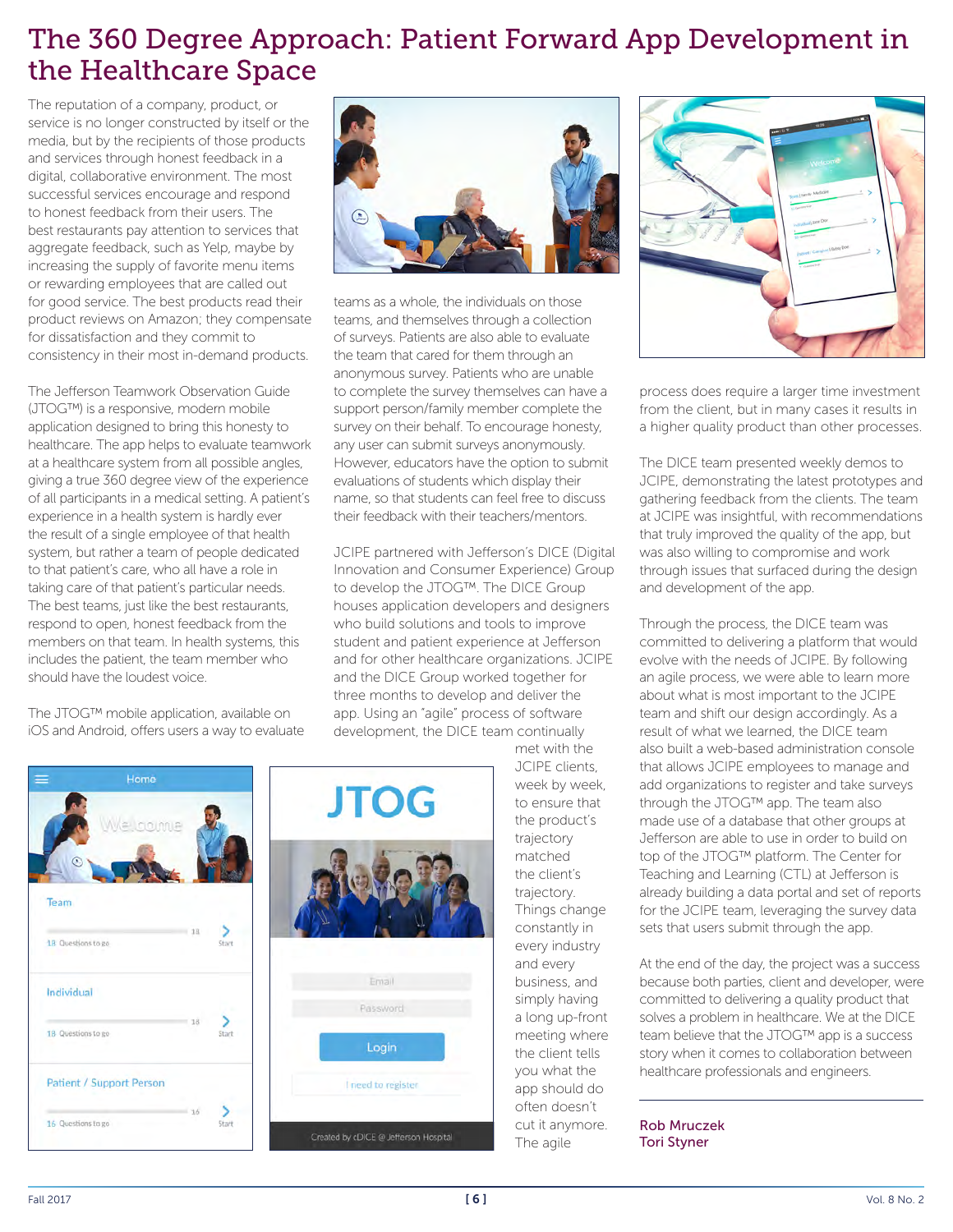# Letter to the Editors:

Dear Editors,

I am a Pharmacist and a 2014 graduate of the Jefferson College of Pharmacy. Currently, I work in a retail pharmacy that is located inside an infectious disease clinic. Most of my patients are HIV positive and receive comprehensive care in the clinic. Every day I interact with CMA's, nurses, social workers, laboratory professionals, an addiction counselor, psychiatrists and prescribers. Together, we function as a healthcare team to provide integrated and seamless care for our patients.

When patients visit the clinic, they see their provider, have labs drawn, see a social worker, and pick up their prescriptions. By building relationships across disciplines, our clinic team is able to quickly resolve issues when they do arise. Usually, issues are resolved without the patient even realizing there was an issue. We do not blame other members of the team when something does go wrong, since we are one healthcare team and that is how our patients view us.

My time at Jefferson taught me that all the members of the healthcare team need to work together and learn from each other in order to provide the best care possible for our patients. During their time at Jefferson, students are exposed to interprofessional education in ways that are unique and hands-on. While other schools have lectures and discussion on interprofessional education, Jefferson allows students to discover how to function on a healthcare team with the Health Mentors Program.

Without realizing it, this experience not only teaches students about the other members of the healthcare team but also how to educate peers about what our profession does, what we bring to the table, and how we evaluate a patient. This has benefited me as we look to expand the clinical services that our pharmacy offers. I understand that as we meet with the team to develop these plans, we need to start by educating the other members of the team on all the services that pharmacists can provide. This process also involves listening to our peers to understand their needs, learning the needs of our patients, and figuring out how as a team we can all work at the top of our licenses to meet those needs.

By learning from our peers, we are able to ask those questions we might not ask while on clinical rotations and better understand how all the members of the team fit together. On rotations, students start to realize the benefits of interprofessional education. As you round with a team, it is natural to



understand what "part" of the patient's care each discipline focuses on. Our education also makes it easier to understand which member of the team to direct a question to, since you understand how they evaluate and view a patient. While the Health Mentors Program and interprofessional education might not be a student's favorite or most exciting activity during his/her time at Jefferson, it is definitely one the activities that has the biggest impact on our professional lives for years to come.

Regards,

### Ian A. Cook, PharmD

Jefferson College of Pharmacy, 2014

# Health Mentors Program Feedback Happy Holidays from the



# JCIPE Team

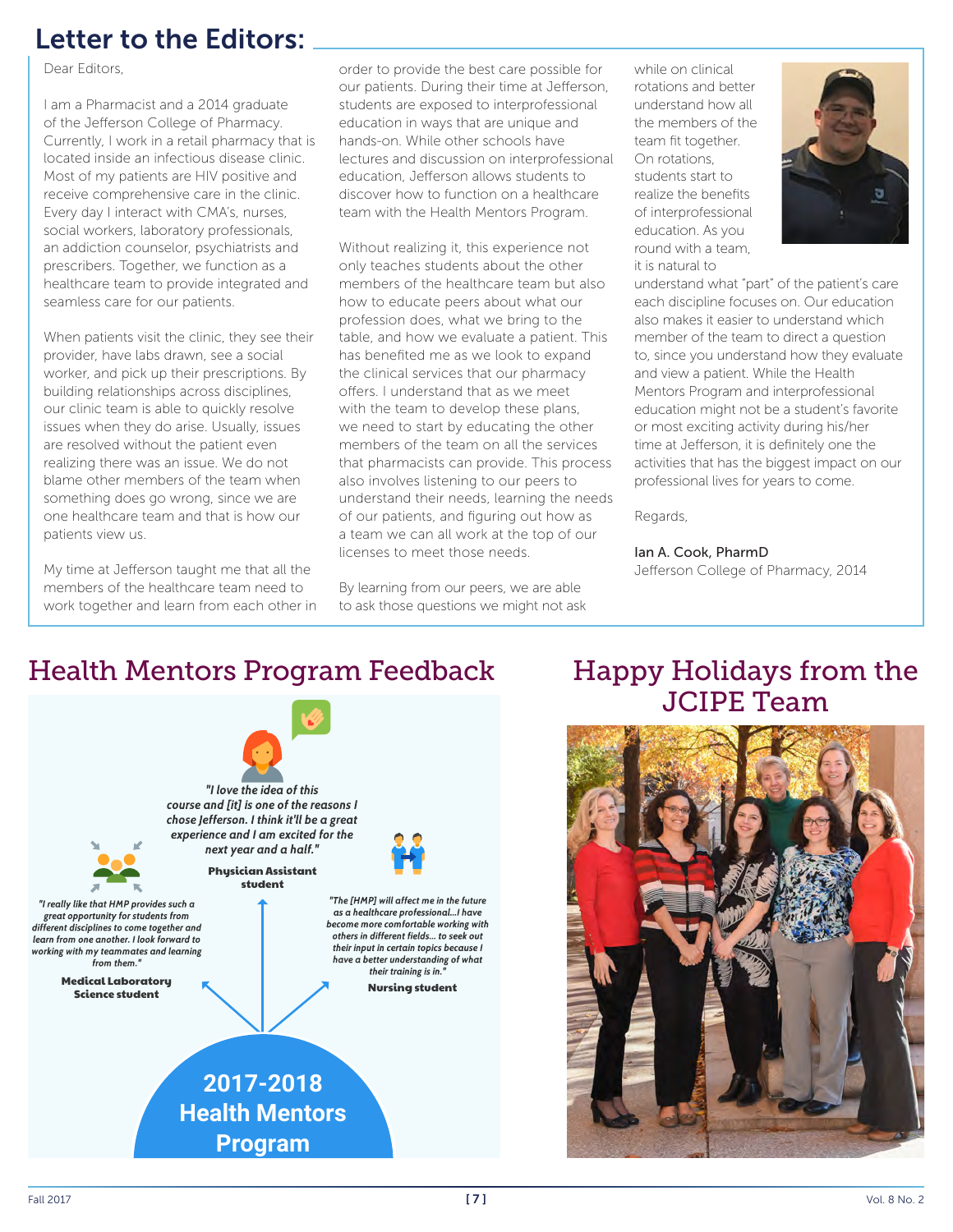

### Meet an IPE Champion from Thomas Jefferson University Michaela Scotten

### Describe your work with JCIPE:

As part of the two-year curriculum for my Master's degree in Occupational Therapy, I engaged in the Health Mentors Program. Additionally, I had the honor of volunteering with No One Dies Alone through the student IPE interest group throughout my last year. My main involvement with JCIPE was through Student Hotspotting, beginning July, 2016 (offered through Camden Coalition of Healthcare Providers, Primary Care Progress, and Association of American Medical Colleges). I had the opportunity to work with an interdisciplinary team of eight students and four faculty members to identify "super-utilizing" patients with complex psychosocial and healthcare needs. As a team, we listened to the stories of four Philadelphians who have recurring medical visits due to disease and disability. Through much collaboration with health insurance providers, community partners, and Jefferson clinicians, we sought to understand and eliminate barriers to quality care to improve outcomes following our patients' interactions with a continuum of providers, from emergency to primary medicine. This experience allowed me to grow immensely in clinical reasoning skills, communication, and navigation of the health system.

#### What excites you about this work?

My favorite aspect of Hotspotting is efficient teamwork. With a diverse team of students and faculty dedicated to generating solutions to our patients' barriers, we identified resources and coordinated client visits much more effectively than if we were alone in our endeavors. Working alone in healthcare can be isolating and cause undue burnout. Working with a team provides opportunities for brainstorming, laughter, and a fundamental focus on targeting needs from many angles, rather than from the perspective of a single specialty.

An especially exciting aspect of Hotspotting is the experiential component of keeping a client at the center of medical decisions, learning about other disciplines' approaches, and having countless opportunities for networking with students and professionals across the country involved in similar projects. Classroom lectures can give students a taste for these components of healthcare, but nothing beats putting concepts into action in your own neighborhood!

#### What have you learned that was new?

As a member of Hotspotting, I've learned that navigating the healthcare system is incredibly challenging. Pointing fingers at a case manager, doctor or scheduler is not a solution for long-term change. From timely medical transportation services to surgeons who make daily decisions regarding the appropriateness of life-changing surgeries, it takes a team to make a difference. Effective communication across all disciplines is incredibly important for efficiency of treatment and rapport-building with patients. "Cookie cutter" solutions may work in the moment, but true solutions within complex patient care coordination often result from the willingness to ask difficult questions that may not yet be solved.

#### Why is IPE/CP important to you?

Just like there are many dimensions of wellness (physical, emotional, spiritual, social, environmental, etc.), it's crucial that providers address each area together for holistic health. It is impossible for healthcare providers to be knowledgeable and proficient in every aspect of an individual's care, but it is imperative that healthcare is delivered from a client-centered team's perspective to ensure safety, timeliness of treatment, health promotion, and health prevention.

### How do you think you will apply your IPE/CP learning to your future?

As a new occupational therapist, I am actively seeking a position within an organization which promotes and even celebrates interdisciplinary collaboration. Though working on a team may involve extra emails and lunch meetings, the perspective gained regarding a patient's well-being and progress is invaluable. I hope to improve my capacity as a team player, advocate for more efficient and accessible arenas for collaborative practice, and one day work as a consultant to empower more efficient interpersonal interactions, use of space, and more within the workplace. I also plan to stay connected with IPE and CP veterans who have a wealth of wisdom in implementing team-based care. Thanks for everything, JCIPE!

> JCIPE is engaged in innovative IPE work year-round on and off the Thomas Jefferson University campus. Want in-the-minute updates about our programs and events?

Follow Us on Twitter @JeffCIPE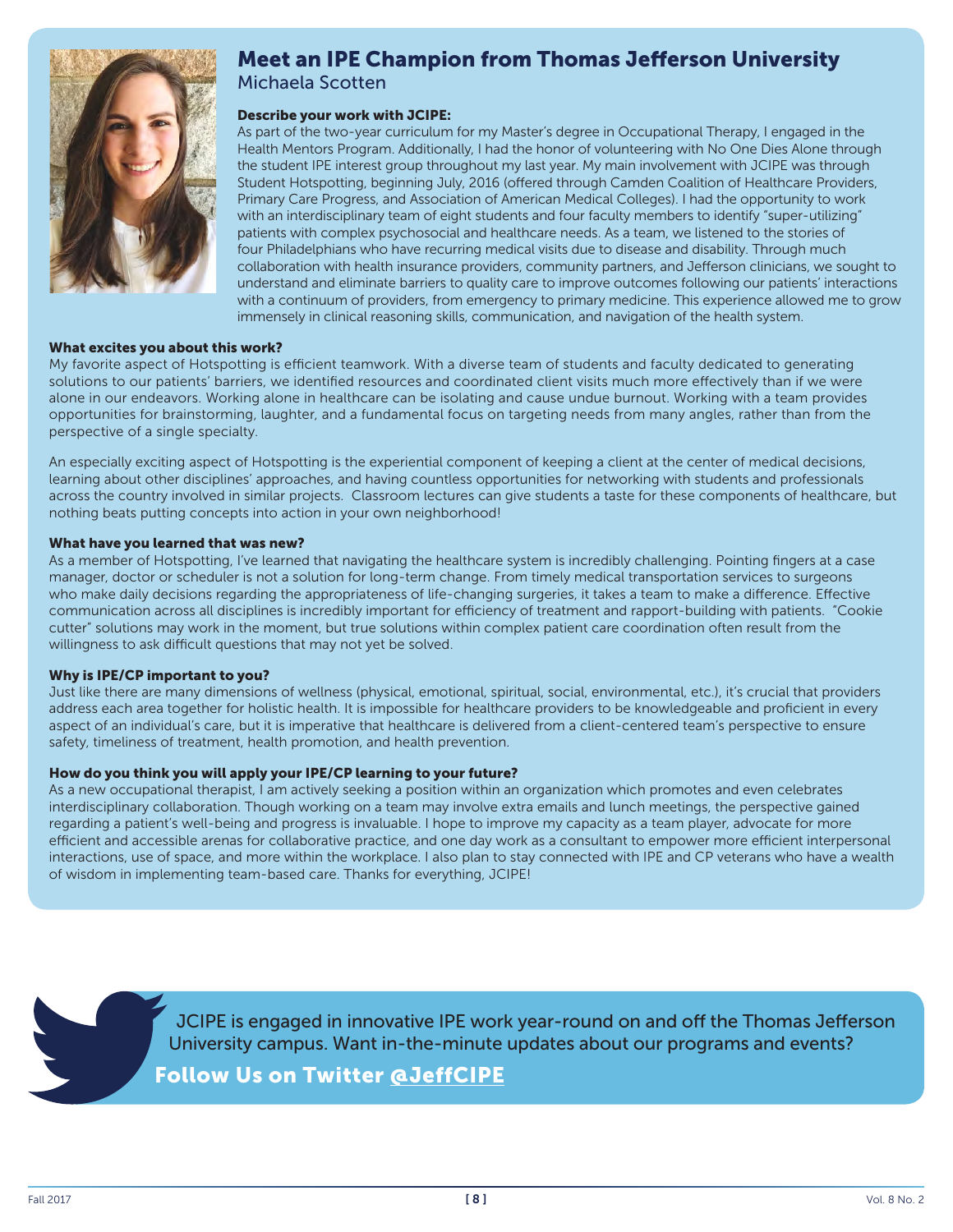

## Meet an IPE Champion at Thomas Jefferson University Rohit Moghe

### Describe your work with JCIPE:

I work in various capacities at the hospital that are interprofessional in nature. I bring these experiences to JCIPE as a facilitator for the student groups in the Health Mentors Program (HMP) as well as serving on the JCIPE HMP curricular committee. Both levels of involvement within JCIPE have been rewarding experiences.

### What excites you about this work?

What excites me about this work is that students are starting to understand and value each other's roles and think more about collaboration when they become independent practitioners. For example, other healthcare professionals will know how to utilize a pharmacist beyond just the traditional distribution role, but in all areas of direct patient care, patient safety and quality, as well as in scholarly activities. Furthermore, students will gain from their health mentor about health, wellness, and their experiences with our healthcare system. Their experiences with the health mentor with allow them to witness

ones who are resilient vs. fragile, how they cultivated and overcame adversities, and communities they live in that enable or restrict furthering their life experiences. Students will also learn the importance of advocacy for our patients on all levels to enable access, safety, and quality of various services that exist on local, regional, and national levels.

### Why is IPE/CP important to you?

The two proverbs come to mind: "It takes a village to raise a child!" and "If you want to go fast, go alone; if you want to go far, go together." Healthcare is no longer a silo and no longer can it be sustained by one size fits all, nor can it be successful in its current burdensome trajectory. Teamwork is essential; however, everyone's voice and skills need to be used optimally for the benefit of the patient, including the patient's skills and motivations.

# Interprofessional Student Hotspotting Learning Collaborative Interprofessional Student Hotspotting Learning Collaborative